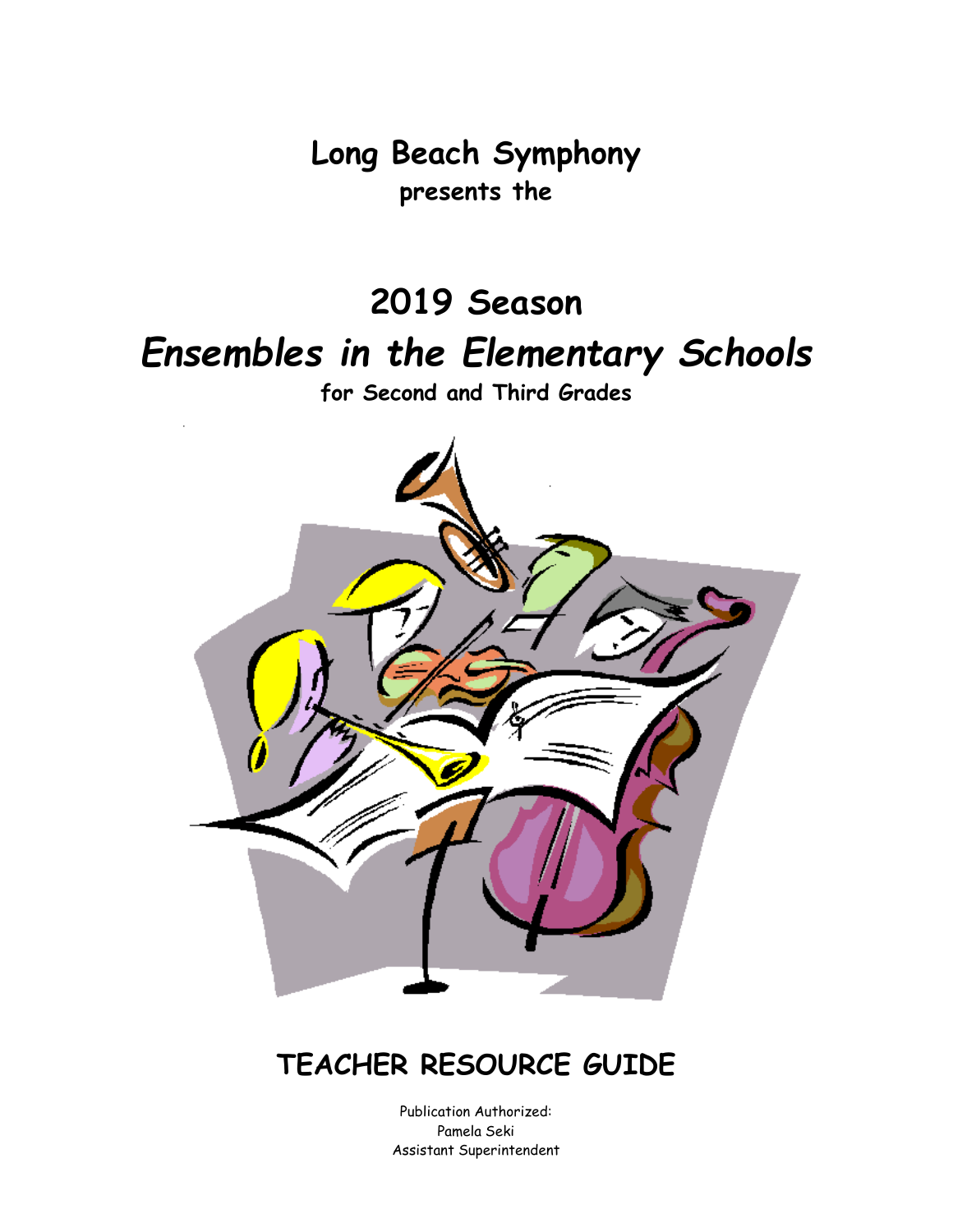### **CONTENTS OF TEACHER RESOURCE GUIDE**

| Get ready Get set Let's go!                                    |           |
|----------------------------------------------------------------|-----------|
| Making the Connection                                          | 2         |
| With the California Visual & Performing Arts Content Standards |           |
| With the Music Textbook Series, The Music Connection           |           |
| Listening Suggestions                                          | 3         |
| Glossary                                                       | 3         |
| Introducing The Long Beach Symphony Ensembles                  | 4         |
| <b>String Family Guide</b>                                     | 5         |
| <b>Woodwind Family Guide</b>                                   | 6         |
| <b>Brass Family Guide</b>                                      |           |
| Percussion Family Guide                                        | 8         |
| Orchestra Ensemble Word Search                                 | 9         |
| Music and the Orchestra Criss-Cross Puzzle                     | 10        |
| <b>Evaluation Form</b>                                         | 12        |
| 2019 Long Beach Symphony Ensemble Schedule                     | Back page |



### **THE LONG BEACH SYMPHONY'S EDUCATION OUTREACH PROGRAMMING IS GENEROUSLY SPONSORED BY:**

Earl B. & Loraine H. Miller foundation, Toyota Motor Sales-USA, Rudalph J. and Daphne A. Munzer Foundation, California Arts Council, Hennings-Fischer Foundation, Valero Energy Corporation, The Boeing Employee Fund, Will J. Reid Foundation, The Dwight Stewart Youth Fund, and the Wolfe Foundation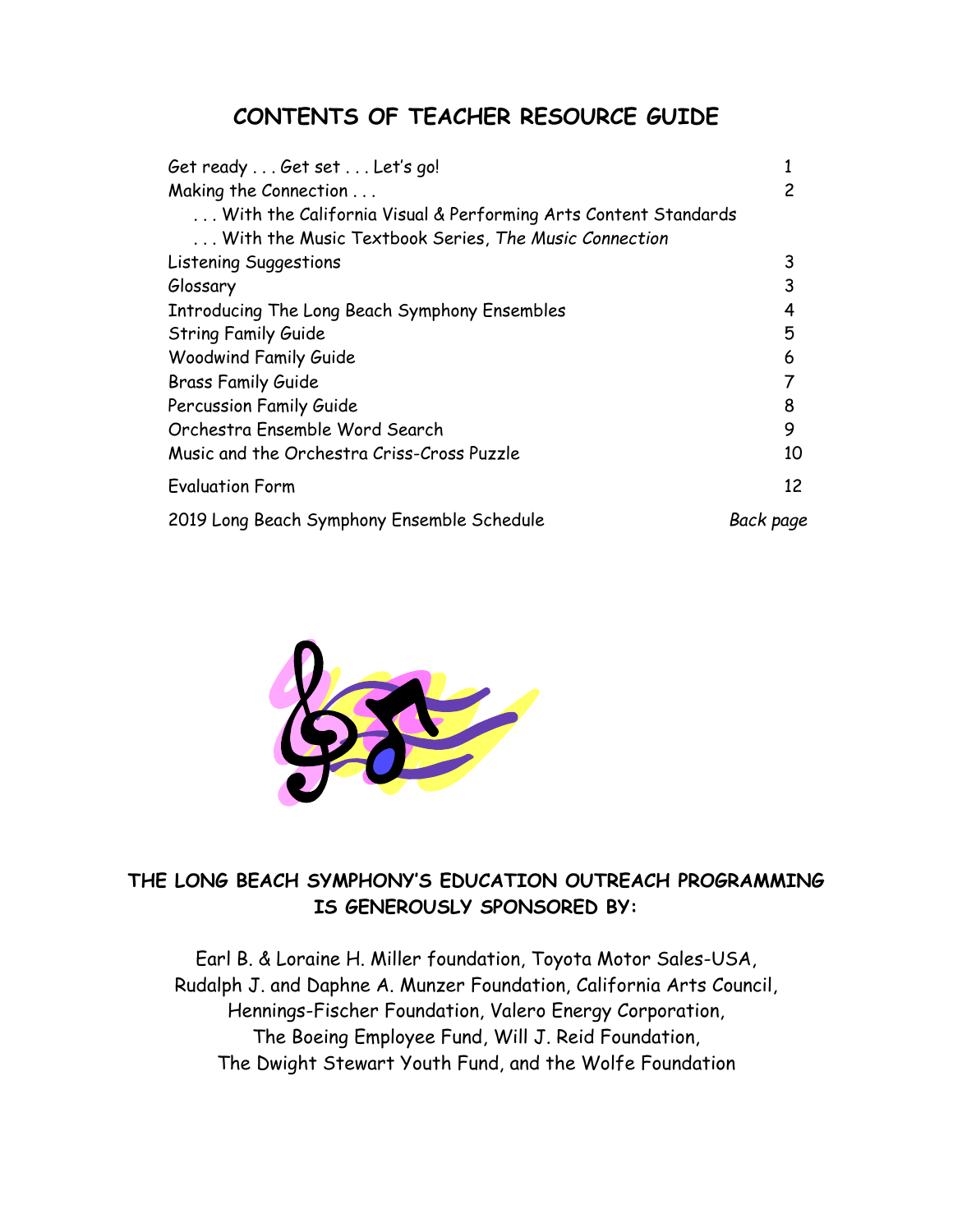

The Long Beach Symphony is pleased to present **Ensembles in the Elementary Schools**. This curriculum-based program offers live, close-up encounters with professional musicians in small string, woodwind, brass, or percussion groups. The ensembles blend music and audience participation to introduce the instruments and music of the symphony orchestra. During January and February, a 40-minute assembly featuring one of the ensembles from the Long Beach Symphony will be presented at your school.

Take a moment to look through the suggestions below. With just a little planning, they can fit into even the busiest schedule and will help your students gain the most from the ensemble visit!

#### **RIGHT AWAY**

 $\mathcal I$  Check the schedule on the last page of this guide. Note the date, the time and which ensemble will be visiting your school this year. **Mark the ensemble visit on your classroom calendar.**

#### **WHEN YOU HAVE 10 OR 15 MINUTES**

- Use the section **"Making the Connection"** on the next page as a resource for planning your own custom-designed lessons and activities based on the *California Visual and Performing Arts Content Standards* and *The Music Connection*, the district's music textbook series.
- Invite a student from your school's band or orchestra to visit your class to talk about his or her instrument and to demonstrate how sounds are made. Encourage your students to ask questions.

#### **THE DAY BEFORE THE ASSEMBLY**

Talk about concert etiquette -- listen politely, respect your neighbors, clap to show your appreciation.

#### **ON THE DAY OF THE ENSEMBLE VISIT**

 **Check the schedule! Be sure your class is seated and ready so the program can begin on time - you won't want to miss any of the performance!**

#### **AFTER THE ENSEMBLE VISIT**

 Have your students write letters to the ensemble. You can send your letters to the LBUSD Visual & Performing Arts Office (c/o James Petri) or directly to the musicians at the following address:

> Long Beach Symphony 249 E. Ocean Blvd., Suite 200 Long Beach, CA 90802

- Have your students draw a picture about the ensemble visit. Use the picture as the cover for a booklet that includes a list of new vocabulary words learned.
- Please fill out the **Evaluation Form** on page 12 of this guide. Send it, along with your students' letters, to the LBUSD Visual & Performing Arts Office or go directly to the Long Beach Symphony at [www.longbeachsymphony.org](http://www.longbeachsymphony.org/) (Community & Education/Education Resources for Teachers/Elementary Ensemble Teacher Survey). Your suggestions are appreciated and helpful in planning future programs.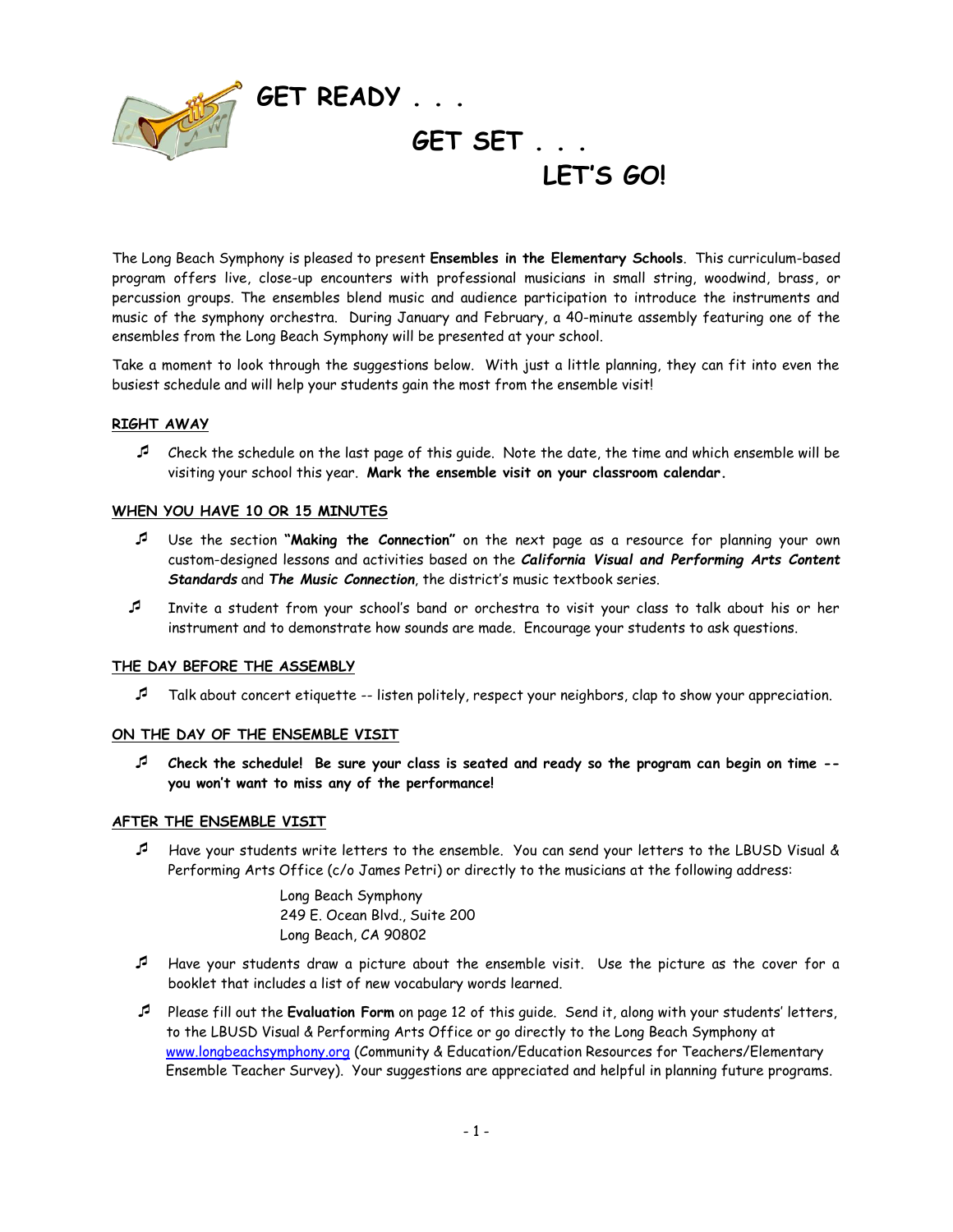

### **MAKING THE CONNECTION WITH THE CONTENT STANDARDS**

The *Visual and Performing Arts Content Standards for California Public Schools\** define what all students should know and be able to do in the arts (music, dance, theatre arts, and visual arts). Arts education, as part of the core curriculum, cultivates the whole child, gradually building many kinds of literacy while developing intuition, imagination and dexterity into unique forms of expression and communication. It is the school district's belief that every child should have access to a balanced, comprehensive, and sequential program of study in the arts, and that every child should experience the power and beauty of the arts and the joy, creativity, and intellectual stimulation that arts education programs provide.

The Component Strands for Music for Grades K-5 consist of:

- 1.0 ARTISTIC PERCEPTION Processing, Analyzing, and Responding to Sensory Information Through the Language and Skills Unique to Music
- 2.0 CREATIVE EXPRESSION Creating, Performing, and Participating in Music
- 3.0 HISTORICAL AND CULTURAL CONTEXT Understanding the Historical Contributions and Cultural Dimensions of Music
- 4.0 AESTHETIC VALUING Responding to, Analyzing, and Making Judgments About Works of Music
- 5.0 CONNECTIONS, RELATIONSHIPS, APPLICATIONS Connecting and Applying What Is Learned in Music to Learning in Other Art Forms and Subject Areas and to Careers

The Long Beach Symphony's **Ensembles in the Elementary Schools** program is specifically designed to enhance student learning related to the following Music Content Standards, by giving students an opportunity to:

- Identify visually and aurally individual wind, string, brass or percussion instruments used in a variety of music (Grade 2 – Standard 1.5; Grade 3 – Standard 1.4).
- Describe the way in which sound is produced on various instruments (Grade 3 Standard 1.5).
- Respond to a live performance with appropriate audience behavior (Grade 2 Standard 4.4).
- Identify and discuss who composes and performs music (Gr. 2 Standard 5.2; Gr. 3 Standard 5.2).

*\* For links to the California Visual and Performing Arts Framework and the Content Standards, visit the California Department of Education web site at www.cde.ca.gov/ci/vp/cf.*

### **. . . WITH THE MUSIC TEXTBOOK SERIES**

The LBUSD music textbook series, *The Music Connection*, has a wealth of lessons, activities and CD recordings that correlate with the concepts presented by the Long Beach Symphony Ensembles:

#### **Lessons and Activities From** *The Music Connection, Grade 2*

| Page 13       | Music Around Us - Hearing differences in musical sounds                        |
|---------------|--------------------------------------------------------------------------------|
| Pages 22-25   | String Sounds - discovering that music can be made by vibrating strings        |
| Page 25a      | What Do You Hear? 1 - String Sounds (CD 1-25)                                  |
| Page 211      | Being a Good Audience                                                          |
| Pages 274-277 | The Sound Bank - Picture and word glossary of instruments (CD 8, Tracks 18-44) |
|               |                                                                                |

**Lessons and Activities From** *The Music Connection, Grade 3*

| Pages 98-99   | Tone Color - Begin to perceive and understand tone color                                  |
|---------------|-------------------------------------------------------------------------------------------|
| Page 106      | Percussion Instruments - Become familiar with percussion instruments through<br>listening |
| Page 107      | String Quartet - Become familiar with the string quartet through listening                |
| Page 108      | Woodwind Quintet - Become familiar with the woodwind quintet through listening            |
| Page 109      | Brass Quintet - Become familiar with the brass quintet through listening                  |
| Page 111a     | What Do You Hear? 7 - Tone Color (CD 4-19)                                                |
| Pages 304-308 | The Sound Bank - Picture and word glossary of instruments (CD 9, Tracks 15-43)            |

Your vocal music teacher is also an excellent resource and can help you with questions about using the textbook series or if you would like additional teaching suggestions.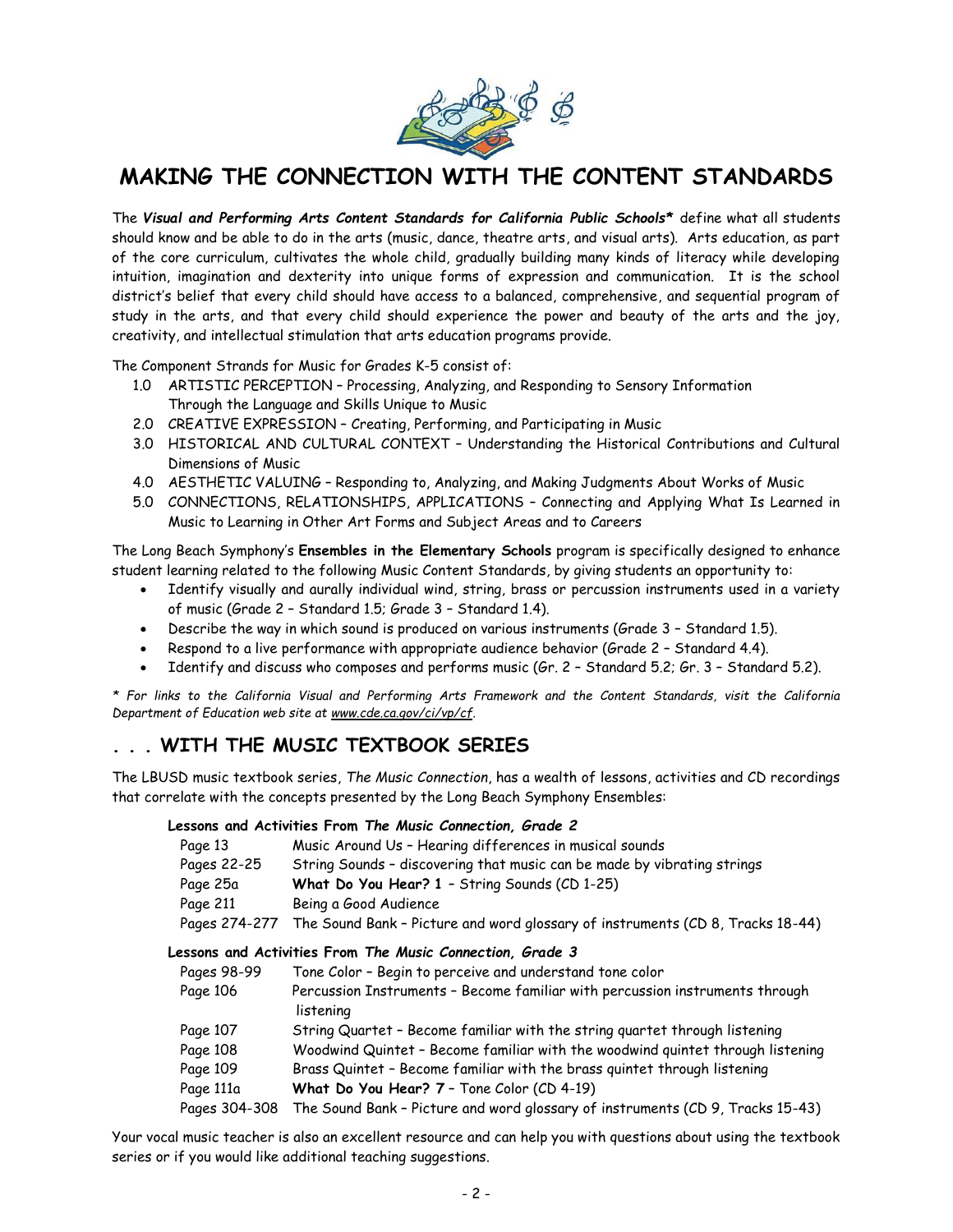### **LISTENING SUGGESTIONS**

#### **From** *The Music Connection,* **Grade 2**



| Bizet       | ベ<br>Children's Games, "The Ball" (page 31; CD 1-30)                                                                 |
|-------------|----------------------------------------------------------------------------------------------------------------------|
| Copland     | The Red Pony, "Circus Music" (page 101; CD 3-33)                                                                     |
| Debussy     | Children's Corner Suite, "Golliwogg's Cake Walk" (page 257; CD 8-7) and "The Snow is Dancing"<br>(page 134; CD 4-22) |
| Dvořák      | Symphony No. 9 in E Minor (from the New World), "Largo" (pages 250, 251; CD 7-55)                                    |
| Grieg       | Peer Gynt Suite, No. 1, "In the Hall of the Mountain King" (page 57; CD 2-23)                                        |
| Ives        | Circus Band March (page 63; CD 2-29)                                                                                 |
| Mussorgsky  | Pictures at an Exhibition, "Ballet of the Unhatched Chicks" (page 43; CD 2-6)                                        |
| Saint-Saëns | Carnival of the Animals, "Aquarium" (page 80; CD 3-11) and "The Swan" (page 83; CD 3-11)                             |
| Sousa       | The Stars and Stripes Forever (page 65; CD 2-31)                                                                     |
| Tchaikovsky | The Nutcracker, "March" (page 11; CD 1-7)                                                                            |
| Villa-Lobos | Bachianas Brasileiras, No. 2, "The Little Train of the Caipira" (page 123; CD 4-15)                                  |

#### **From** *The Music Connection,* **Grade 3**

| Anderson    | Trumpeter's Lullaby (page 82; CD 3-22)                                            |
|-------------|-----------------------------------------------------------------------------------|
| Bozza       | Scherzo (page 108; CD 4-14) - Woodwind Quintet                                    |
| Brahms      | Hungarian Dance No. 6 (page 13; CD 1-13)                                          |
| Copland     | Rodeo, "Hoe-Down" (page 133; CD 5-9)                                              |
| Copland     | The Red Pony (page 86; CD 3-28)                                                   |
| Cowell      | Pulse (page 106; CD 4-12) - Percussion Instruments                                |
| Haydn       | Quartet in G Major, Op. 77, No. 1, Mvt. 4 (page 107; CD 4-13) - String Quartet    |
| Kabalevsky  | The Comedians, "Galop" (page 76; CD 3-16) and "March" (page 76; CD 3-15)          |
| Mouret      | Rondeau (page 109; CD 4-15) - Brass Quintet                                       |
| Ravel       | Mother Goose Suite, "The Conversations of Beauty and the Beast" (page 96; CD 4-3) |
| Stravinsky  | The Firebird, "Berceuse" (page 50; CD 2-24)                                       |
| Tchaikovsky | The Nutcracker Suite, "Arab Dance" (page 26; CD 1-28), "Dance of the Reed Flutes" |
|             | (page 26; CD 1-27), and "March" (page 21; CD 1-23)                                |

### **GLOSSARY**

Here are some of the terms your students may hear at the ensemble performance:

| beat      | Unit of measure of rhythmic time                                                       |
|-----------|----------------------------------------------------------------------------------------|
| composer  | A person who writes music                                                              |
| conductor | The person who leads or directs the orchestra                                          |
| dynamics  | Varying degrees of volume in the performance of music                                  |
| ensemble  | A small group of musicians or singers (pronounced: än - säm' - bel)                    |
| harmony   | The simultaneous sounding of two or more tones                                         |
| melody    | An organized sequence of single notes                                                  |
| note      | A symbol indicating pitch and rhythm in music                                          |
| orchestra | A large group of musicians playing together on instruments from all four "families"    |
| pitch     | The "highness" or "lowness" of a tone                                                  |
| pizzicato | Plucking the strings of an instrument instead of using the bow                         |
|           | (pronounced peed-zee-KAH-toh)                                                          |
| quartet   | A musical group of four instruments or voices                                          |
| quintet   | A musical group of five instruments or voices                                          |
| rhythm    | The combination of long and short, even or uneven sounds conveying a sense of movement |
| tempo     | The pace at which music moves according to the speed of the underlying beat            |
|           |                                                                                        |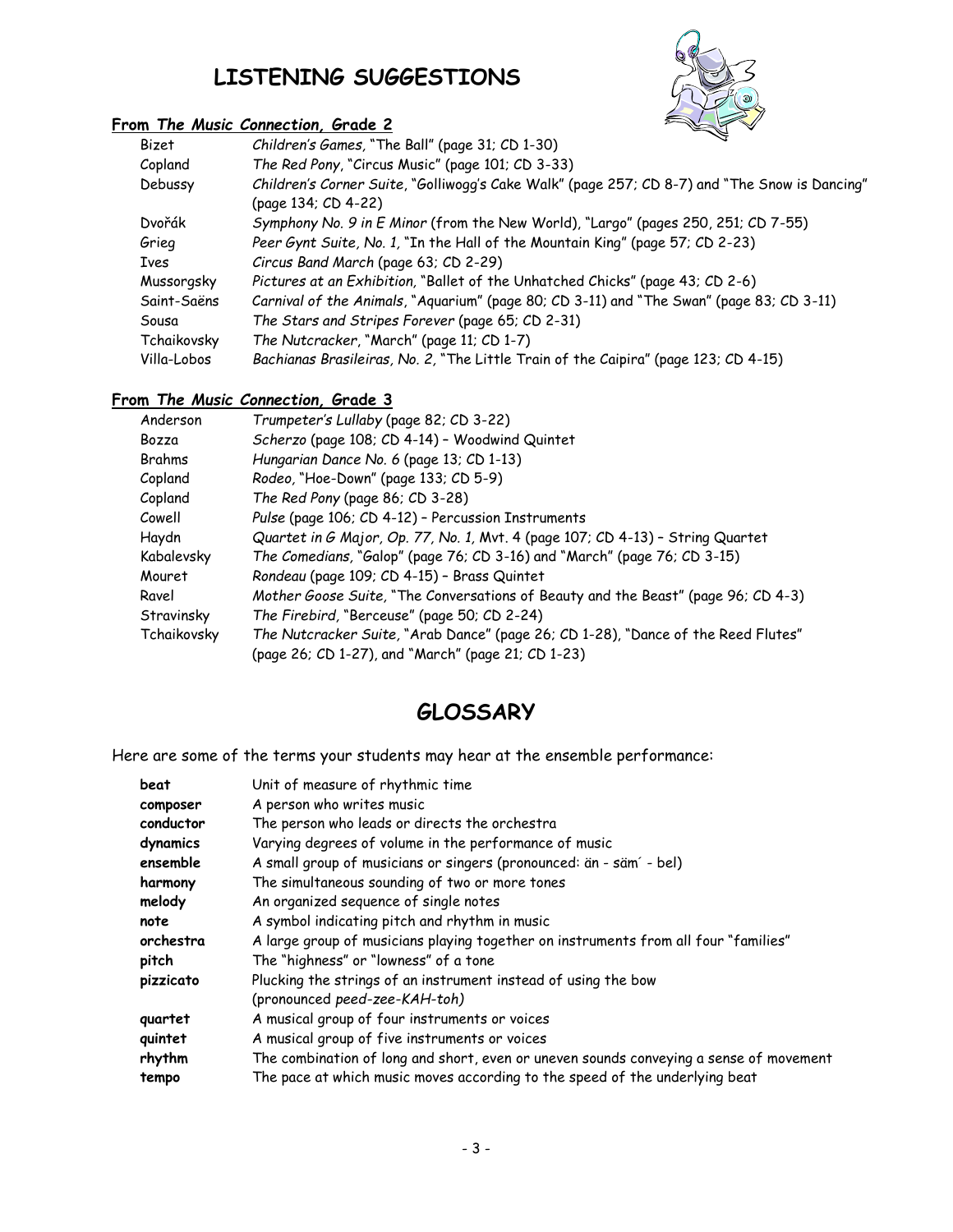### **THE LONG BEACH SYMPHONY ENSEMBLES**

**One of these special ensembles will be visiting your school.**

#### **STRING QUARTET (2 Violins, Viola, Cello)**



#### **Ensemble Leader – Cindy Moussas**

In an interactive and fun manner, the string quartet introduces the instruments of the string family. Through games, children learn how music can express emotions, how to follow a melody as it moves from instrument to instrument, and how musicians follow a conductor.

#### **Ensemble Leader – Julie Metz**

Musical selections by famous composers help introduce the students to the violin, viola and cello. Lots of audience participation adds to an engaging performance that features the music of Antonio Vivaldi, Johann Sebastian Bach, Leroy Anderson, and Scott Joplin.

#### **WOODWIND QUINTET (Flute, Oboe, Clarinet, French Horn, Bassoon)**



#### **Ensemble Leader - Joe Stone**

*Music Tells a Story* The quintet presents a lively interactive concert experience demonstrating the woodwind instruments of the orchestra and the characters they portray in musical storytelling. Lots of audience participation with favorite popular and classical repertoire.

#### **BRASS QUINTET (2 Trumpets, French Horn, Trombone, Tuba)**



#### **Ensemble Leader – Marissa Benedict**

The way sounds are produced on the trumpet, French horn, trombone and tuba is explained. Each brass instrument is then featured in a solo, helping students develop an awareness of the unique sounds of the individual instruments.

#### **PERCUSSION ENSEMBLE (Percussion Instruments and Narrator)**



#### **Ensemble Leader - Gary Long**

 This exciting program explores the percussion family of instruments. Students are introduced to a wide variety of percussion instruments and learn about the important role of rhythm in music. The presentation also demonstrates how the percussion instruments help paint musical pictures in several compositions by well-known composers.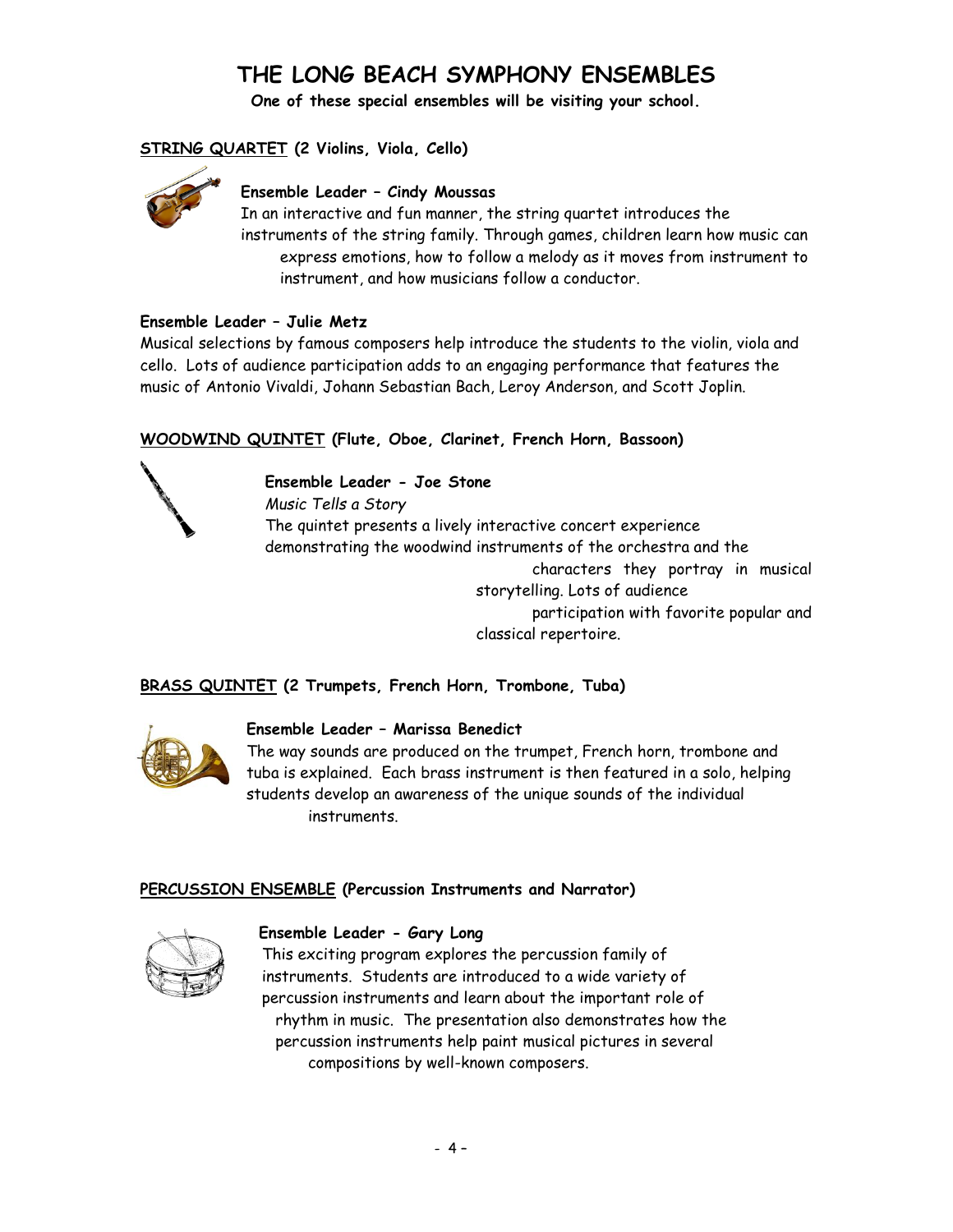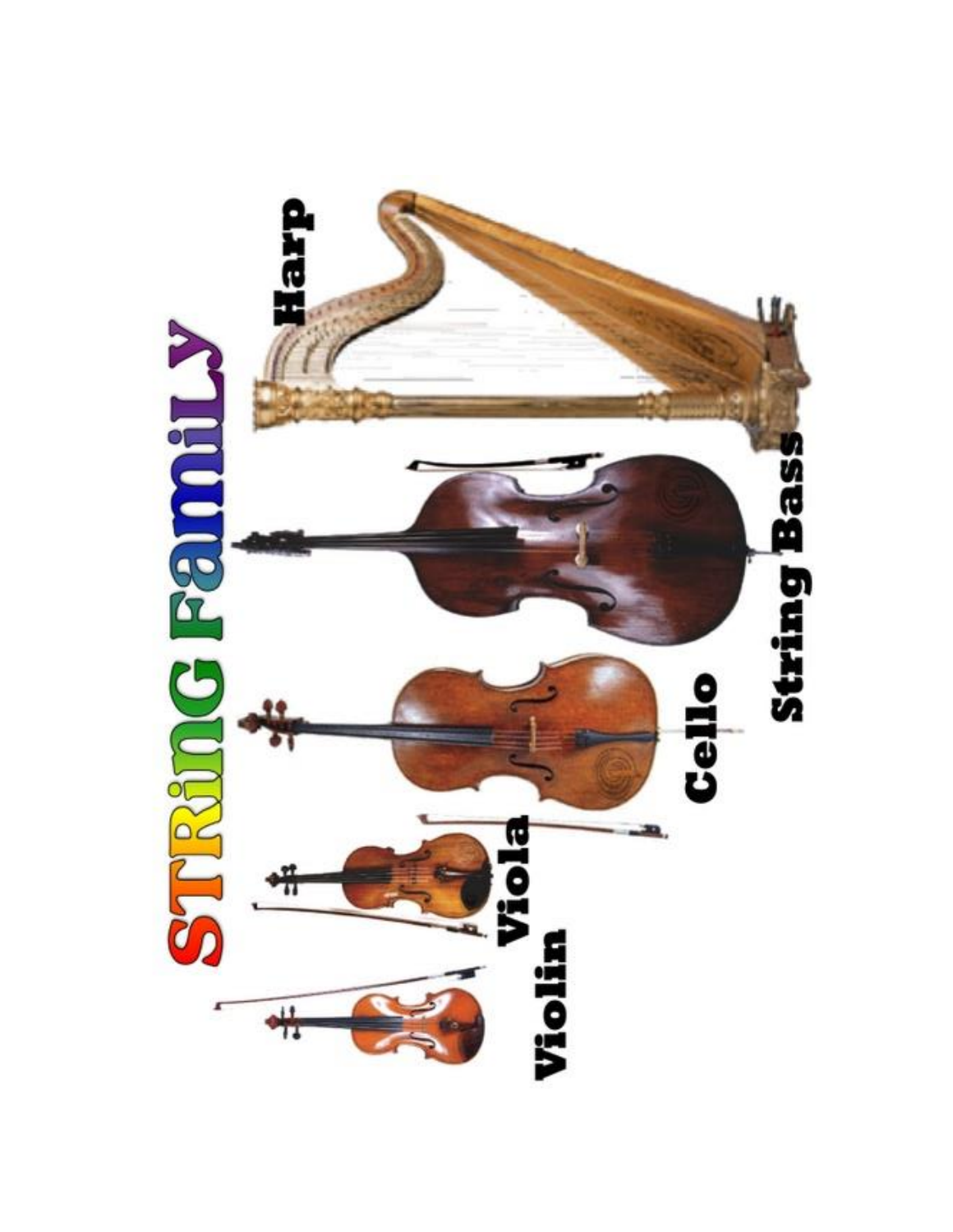

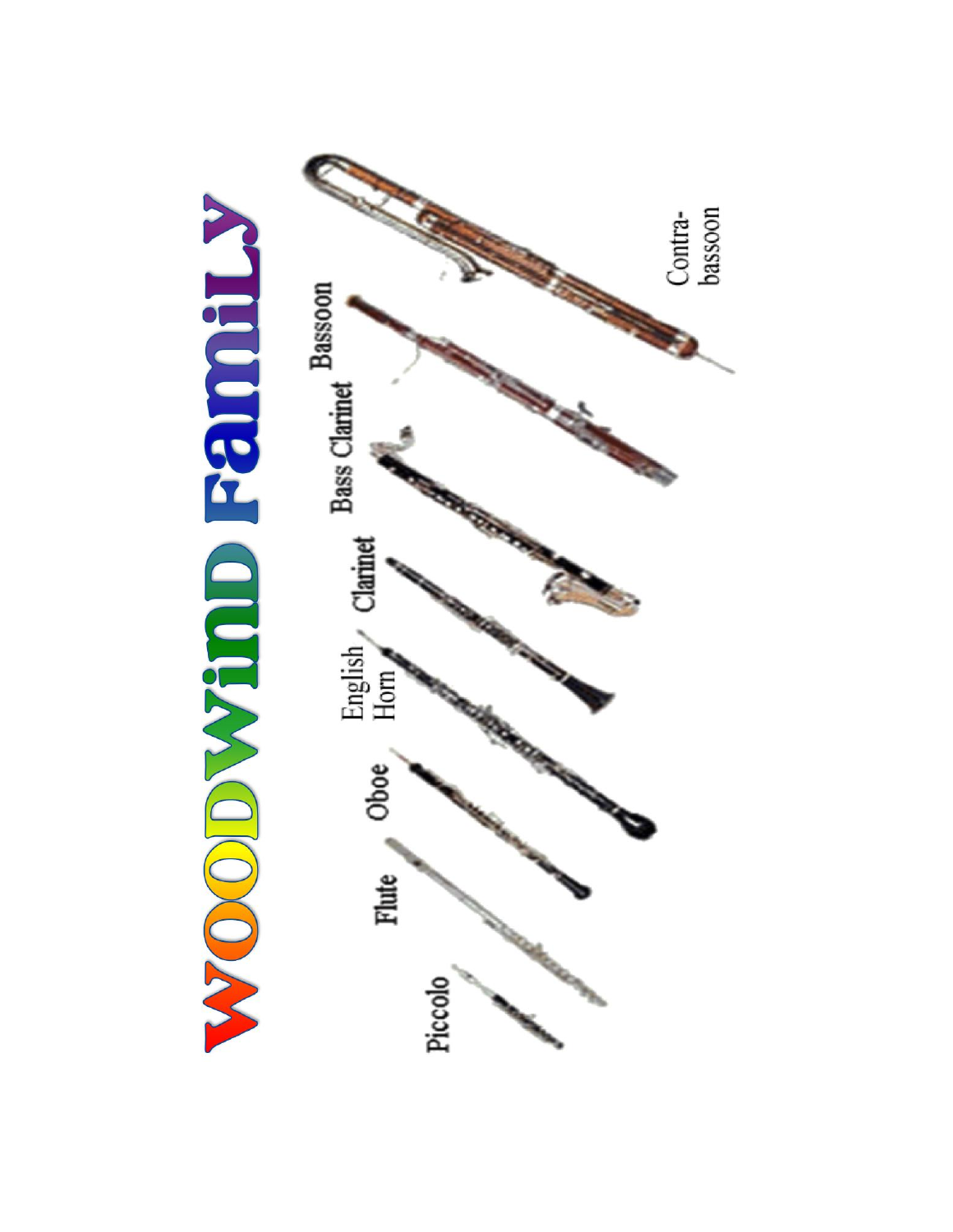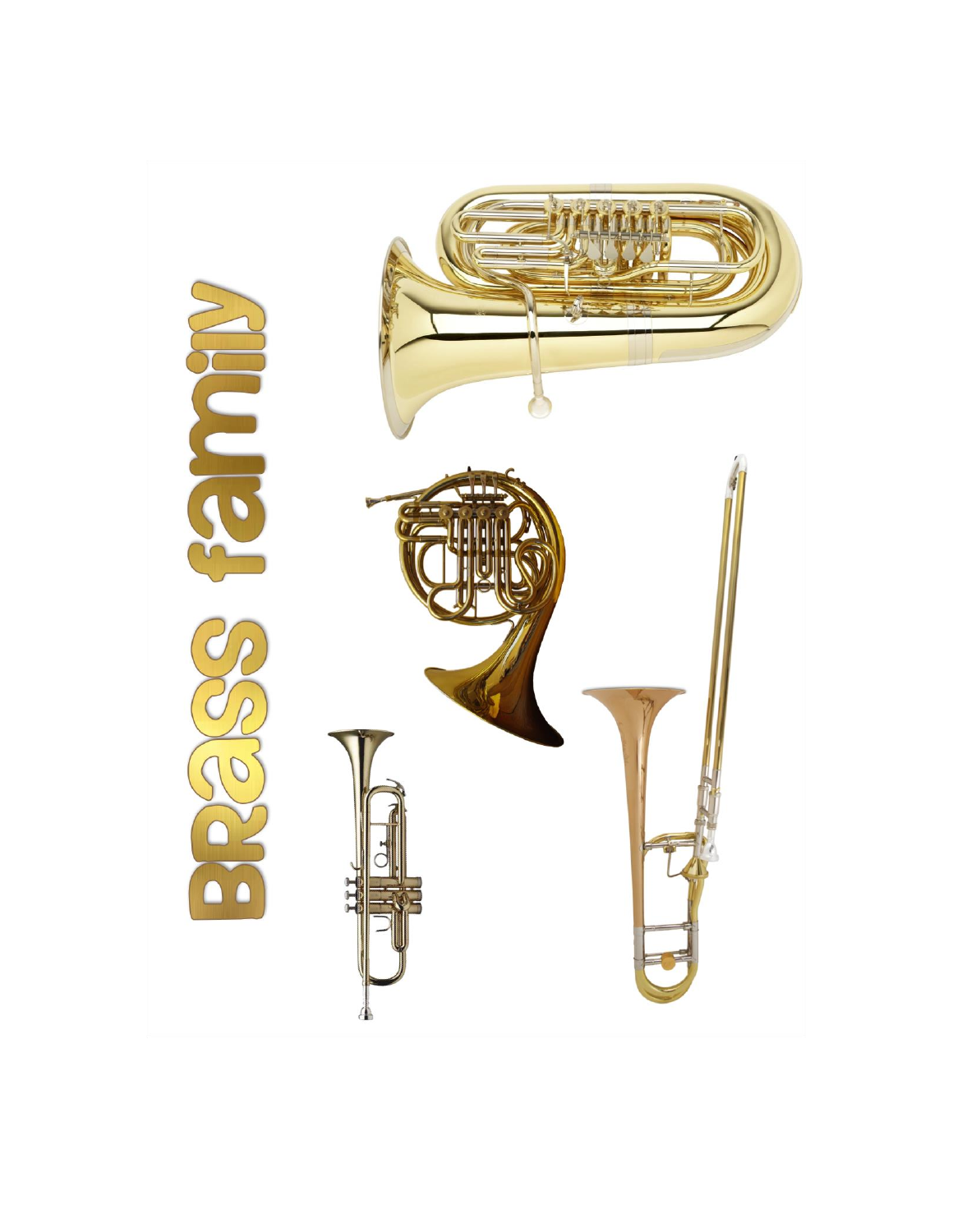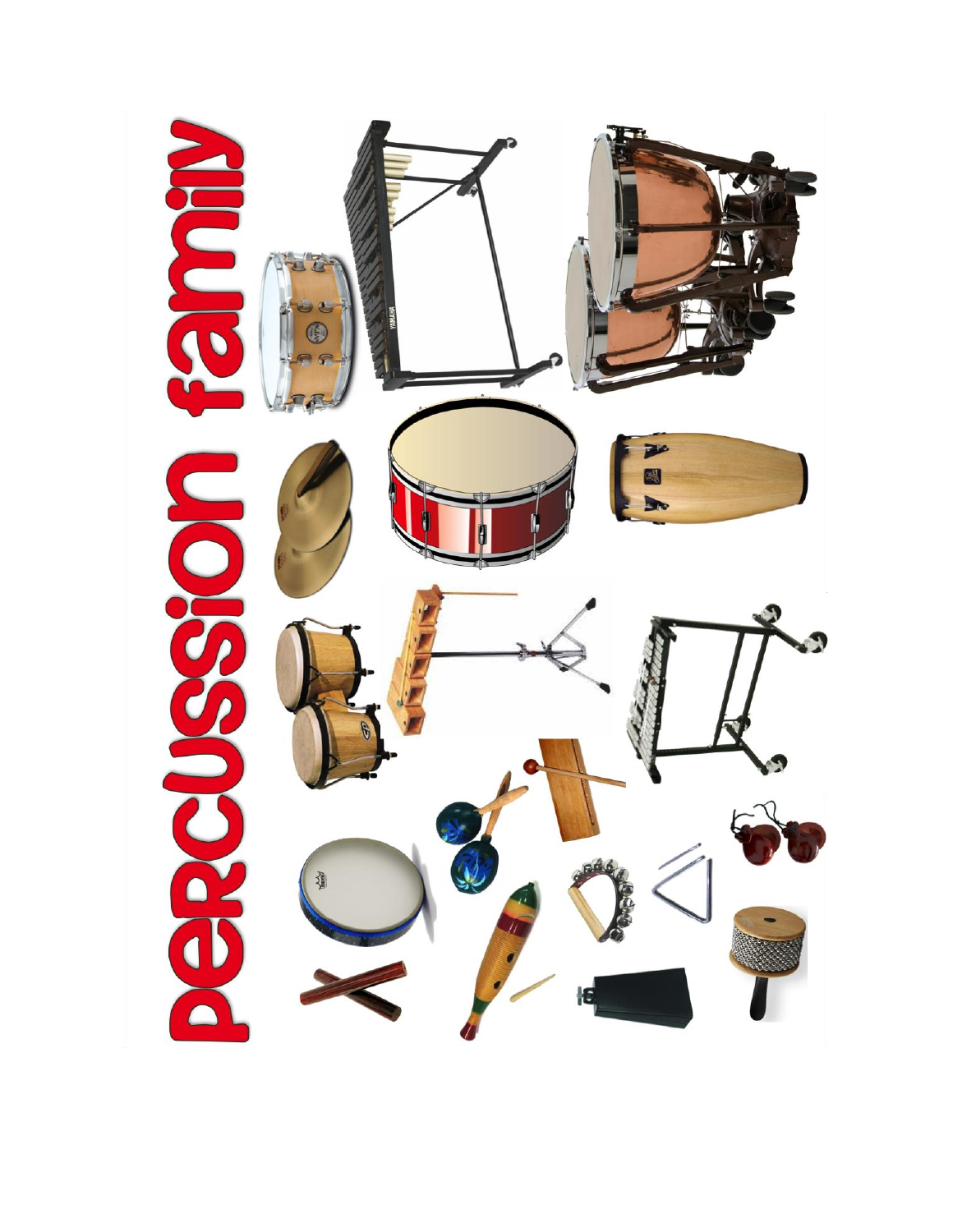### *Orchestra Ensemble Word Search*

|  |  |  |  | SYYY 0 C W V U Y E S O E Q    |  |  |  | <b>BEAT</b>    |
|--|--|--|--|-------------------------------|--|--|--|----------------|
|  |  |  |  | S S G N I A C O D V Y V H L U |  |  |  | <b>BRASS</b>   |
|  |  |  |  | A O C S L K L W O P G Y S B I |  |  |  | <b>DYNAMIC</b> |
|  |  |  |  | R B U I A R T S E H C R O M N |  |  |  | <b>ENSEMBL</b> |
|  |  |  |  | B M E G M H A R M O N Y M E T |  |  |  | <b>HARMONY</b> |
|  |  |  |  | R Z O A X A C D G M S E C S E |  |  |  | <b>MELODY</b>  |
|  |  |  |  | E Y P B T U N X I N L A E N T |  |  |  | <b>MUSIC</b>   |
|  |  |  |  | ORIPSIQYMOIPVEN               |  |  |  | <b>ORCHEST</b> |
|  |  |  |  | Y S D S W W X U D V C R O P U |  |  |  | <b>PERCUSS</b> |
|  |  |  |  | H R I D O O M Y A A Y C T V E |  |  |  | <b>QUARTET</b> |
|  |  |  |  | COOMHTYHRRDQISD               |  |  |  | <b>QUINTET</b> |
|  |  |  |  | NOQESGYWEPTVPAD               |  |  |  | <b>RHYTHM</b>  |
|  |  |  |  | W B L B I A P Y Y R J E T P V |  |  |  | <b>STRING</b>  |
|  |  |  |  | TEMPOQTDOPSKTXL               |  |  |  | <b>TEMPO</b>   |
|  |  |  |  | V G U R S X G M Z H X I I Y R |  |  |  | <b>WOODWIN</b> |





|     |  |  |  | D S S W N A T P Y A H N Q Z E |  |  | <b>BASS</b>     |
|-----|--|--|--|-------------------------------|--|--|-----------------|
|     |  |  |  | D L Y V L R H D R R O Q V R T |  |  | <b>BASSOON</b>  |
|     |  |  |  | X X F O U E O T N I L O I V U |  |  | <b>CELLO</b>    |
|     |  |  |  | J W I M R Y S H A E F I F X L |  |  | <b>CLARINE</b>  |
|     |  |  |  | F V P S O E T A H X E G G X F |  |  | <b>FLUTE</b>    |
|     |  |  |  | Q E X L H B E R N C B A S S N |  |  | <b>FRENCHH</b>  |
|     |  |  |  | T M K C K O O F O U N T F K Z |  |  | <b>INSTRUME</b> |
|     |  |  |  | CORKGTOEIMVECEB               |  |  | <b>OBOE</b>     |
|     |  |  |  | Q O X A B K K F S T B T R I A |  |  | <b>ORCHEST</b>  |
|     |  |  |  | S T N E M U R T S N I O W F S |  |  | <b>PERCUSS</b>  |
|     |  |  |  | CLARINETUOTZNGS               |  |  | <b>TROMBON</b>  |
|     |  |  |  | N O K V S T T C C I L S H E O |  |  | <b>TRUMPET</b>  |
|     |  |  |  | X U Y E T U Z E R E D L E E O |  |  | <b>TUBA</b>     |
|     |  |  |  | Y T M Q K B V D E K G B E L N |  |  | <b>VIOLA</b>    |
| T U |  |  |  | H K Y A A H P K I B S C Z     |  |  | <b>VIOLIN</b>   |

**D L Y V L R H D R R O Q V R T BASSOON J W I M R Y S H A E F I F X L CLARINET Q E X L H B E R N C B A S S N FRENCHHORN T M K C K O O F O U N T F K Z INSTRUMENTS Q O X A B K K F S T B T R I A ORCHESTRA**  $PERCUSSION$ **C L A R I N E T U O T Z N G S TROMBONE**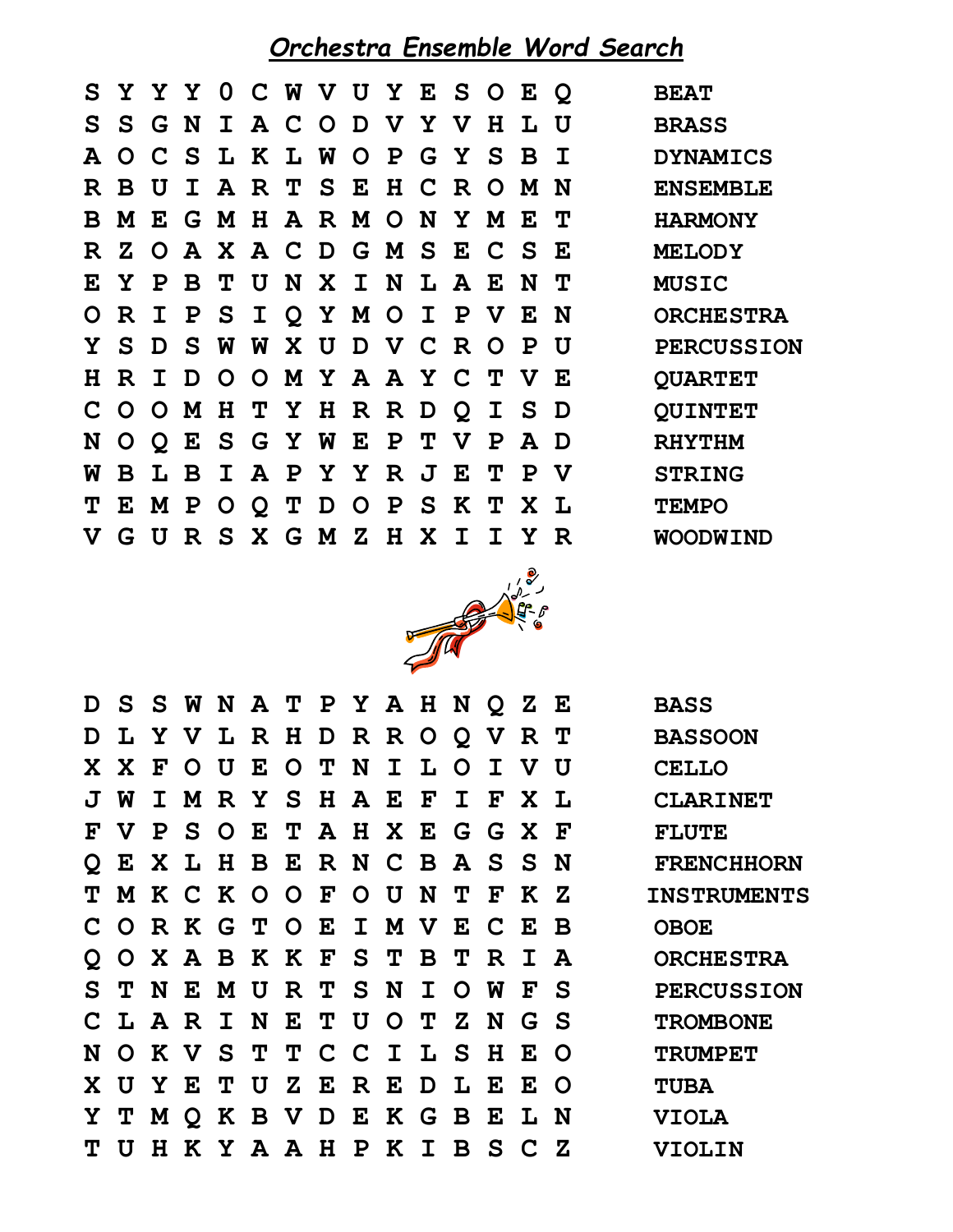### **MUSIC and the ORCHESTRA**

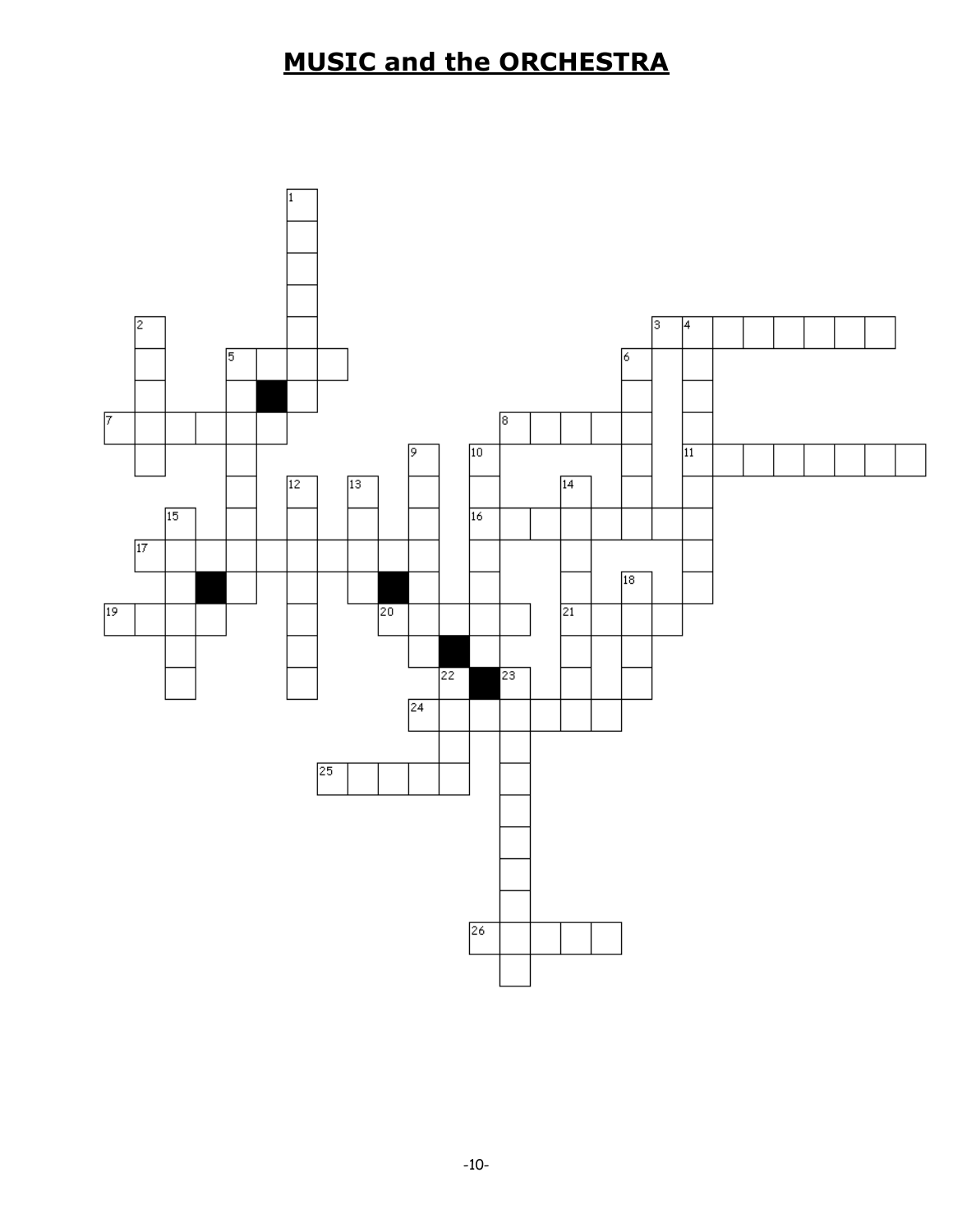### **Puzzle Words**

| Bass        | Percussion |
|-------------|------------|
| Bassoon     | Piccolo    |
| Beat        | Quartet    |
| Brass       | Quintet    |
| Cello       | String     |
| Clarinet    | Tempo      |
| Duet        | Trio       |
| Dynamics    | Trombone   |
| Ensemble    | Trumpet    |
| Flute       | Tuba       |
| French horn | Viola      |
| Melody      | Violin     |
| Oboe        | Woodwind   |
| Orchestra   |            |

### **Across Down**

- 3. Second family of the orchestra 1. Highest brass instrument
- 
- 
- 
- 
- 16. Woodwind instrument played with a single reed 9. Five performers
- 17. Fourth family of the orchestra 10. Highest woodwind instrument
- 19. Woodwind instrument played with a double reed 12. Lowest and largest woodwind instrument
- 20. String instrument slightly smaller than a bass 13. Three performers
- 
- 
- 25. Instrument slightly larger than a violin 18. Lowest string instrument
- 

- 
- 5. Two performers 2. Second highest woodwind instrument
- 7. First family of the orchestra 1. Four families playing together
- 8. Speed of music 6. Speed of music
- 11. Groups of musicians 6. Smallest and highest string instrument
	-
	-
	-
	-
- 21. Unit of time or pulse 14. Brass instrument played using a slide
- 24. Four performers 15. Sequence of notes
	-
- 26. Third family of the orchestra 22. Lowest and largest brass instrument
	- 23. Brass instrument that looks like a Hunting horn

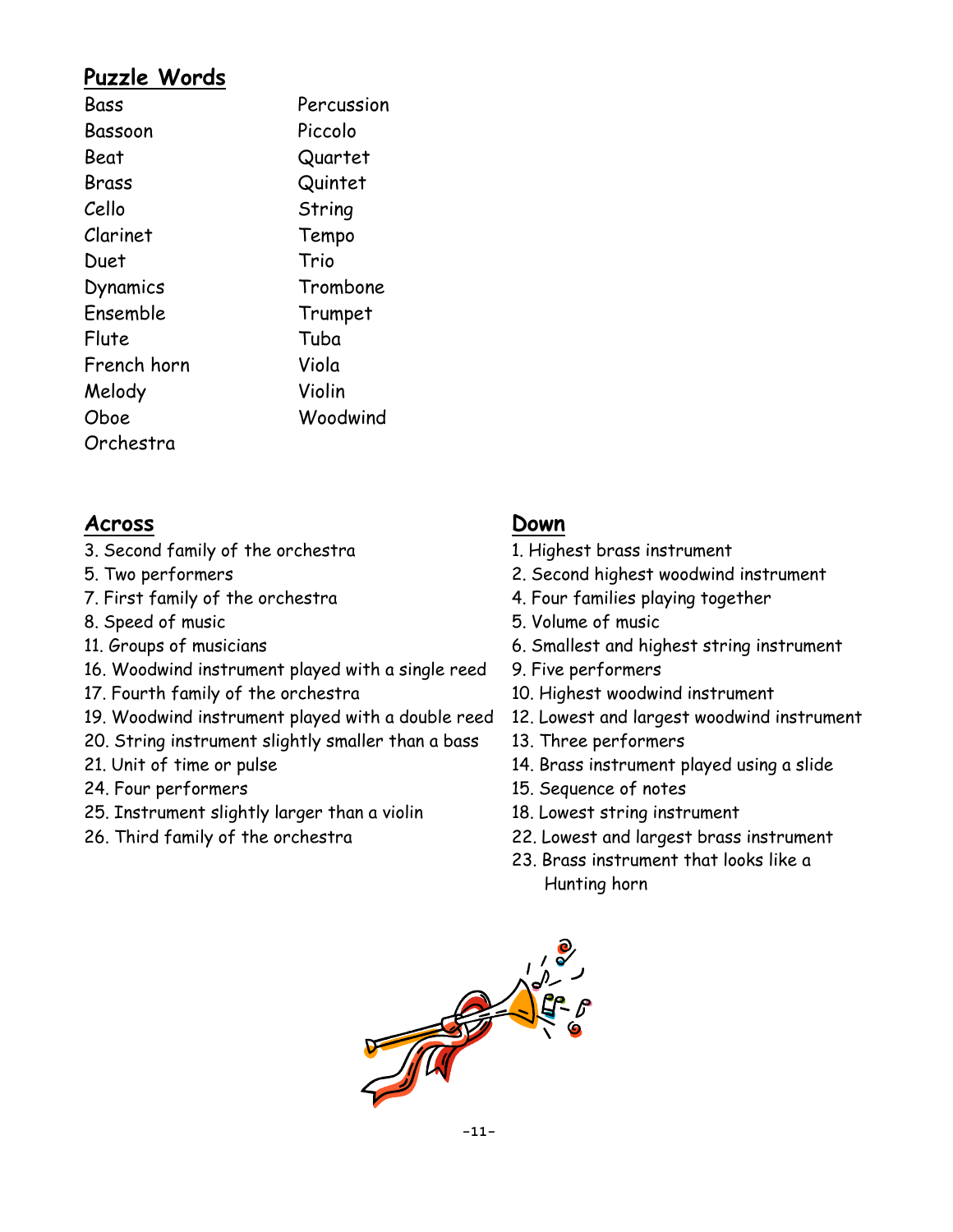### **Long Beach Symphony 2019 Ensembles in the Elementary Schools Evaluation/Survey**

Thank you for taking a few minutes to answer the following questions. Send your completed evaluation to the **LBUSD Visual & Performing Arts Office (Attn: James Petri)** or complete the evaluation at [www.longbeachsymphony.org](http://www.longbeachsymphony.org/) (Community & Education/Education Resources for Teachers/Elementary Ensemble Teacher Survey) **School \_\_\_\_\_\_\_\_\_\_\_\_\_\_\_\_\_\_\_\_\_\_\_\_\_\_\_\_\_\_\_\_\_\_\_\_\_\_ Grade \_\_\_\_\_\_\_\_\_\_ Which ensemble visited your school:**  $\Box$  String Quartet (Julie Metz)  $\Box$  Brass Quintet (Marissa Benedict)  $\Box$  String Quartet (Cindy Moussas)  $\Box$  Woodwind Quintet (Joe Stone)  $\Box$  Percussion Ensemble (Gary Long) **Please circle your rating from 1 (low) to 5 (high): Low High** 1. How would you rate your students' reaction to the music performed? 1 2 3 4 5 2. How would you rate your students' reaction to the verbal parts of the program? 1 2 3 4 5 3. How would you rate the usefulness of this Teacher Resource Guide? 1 2 3 4 5

**What curriculum-related concepts did your students learn through the ensemble program?**

#### **Your answers to the following will help in the design of appropriate resource materials:**

How much preparation and follow-up time were you able to spend on the ensemble program?

- $\Box$  More than two hours
- $\Box$  Between one and two hours
- $\Box$  Less than one hour

Using this year's Teacher Resource Guide as a point of reference, how much information do you feel would be most useful in preparing students for the ensemble visit?

- 
- $\Box$  The current amount of information provided is adequate.



I would prefer to have **more** information and/or activities provided.

#### **What suggestions do you have for the ensemble program?**